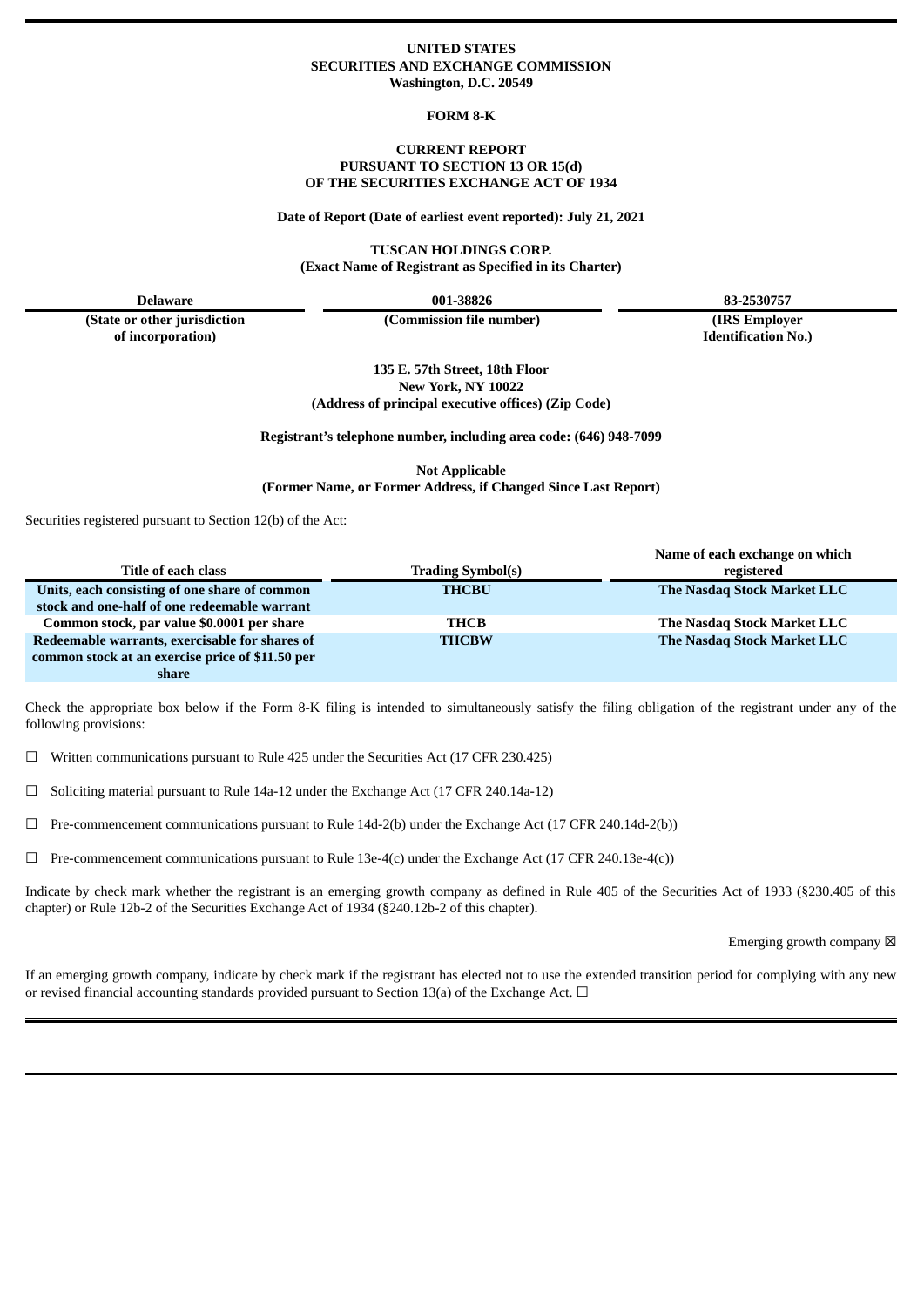#### **Item 5.07. Submission of Matters to a Vote of Security Holders.**

On July 21, 2021, Tuscan Holdings Corp. (the "Company") held a special meeting of stockholders (the "Special Meeting") in connection with the proposed business combination (the "Business Combination") of the Company, TSCN Merger Sub Inc., a Delaware corporation and newly formed, whollyowned direct subsidiary of the Company ("Merger Sub"), and Microvast, Inc., a Delaware corporation ("Microvast"), as described in the proxy statement filed by the Company with the SEC on July 1, 2021 (the "Proxy Statement"). Present at the Special Meeting were holders of 20,391,553 shares of the Company's common stock (the "Common Stock") in person or by proxy, representing 57.49% of the voting power of the Common Stock as of June 21, 2021, the record date for the Special Meeting (the "Record Date"), and constituting a quorum for the transaction of business. As of the Record Date, there were 35,470,512 shares of Common Stock issued and outstanding.

At the Special Meeting, the Company's stockholders approved the Business Combination Proposal, the Charter Proposal, the Advisory Charter Proposals, the Nasdaq Proposal, the Director Election Proposal and the Incentive Plan Proposal in each case as defined and described in greater detail in the Proxy Statement. The Adjournment Proposal, as defined and described in greater detail in the Proxy Statement, was not presented to the Company's stockholders as the Business Combination Proposal, the Charter Amendment Proposal, each of the Advisory Charter Proposals, the Nasdaq Proposal, the election of each director nominee pursuant to the Director Election Proposal and the Incentive Plan Proposal each received a sufficient number of votes for approval.

Set forth below are the final voting results for the Business Combination Proposal, the Charter Proposal, the Advisory Charter Proposals, the Nasdaq Proposal, the Director Election Proposal, and the Incentive Plan Proposal:

#### **Business Combination Proposal**

The proposal to adopt the Business Combination Agreement, dated as of February 1, 2021 (as it may be amended and/or restated from time to time, the "Business Combination Agreement"), by and among the Company, Microvast and Merger Sub, and the transactions contemplated thereby, pursuant to which Merger Sub will merge with and into Microvast, with Microvast surviving the merger and becoming a wholly-owned direct subsidiary of the Company, was approved. The voting results of the shares of the Common Stock were as follows:

| For                    | Agains<br>__ | Abstentions<br>. |
|------------------------|--------------|------------------|
| 20.385<br>1 A A<br>ZU. | $\sim$       | $\sim$<br>1,632  |

#### **Charter Proposal**

The proposal to adopt the proposed second amended and restated certificate of incorporation of the Company (the "Proposed Charter"), which will be renamed "Microvast Holdings, Inc." in the Business Combination ("Microvast Holdings") attached as Annex B-1 to the Proxy Statement and the proposed Amended and Restated Bylaws of Microvast Holdings in the form attached as Annex B-2 to the Proxy Statement were each approved. The voting results of the shares of the Common Stock were as follows:

| For                                                                   | Against       | Abstentions |
|-----------------------------------------------------------------------|---------------|-------------|
| רפכ<br>4.4 <sub>1</sub><br>$\overline{2}$<br>2 U<br><b>CONTRACTOR</b> | FCTO<br>0.070 | 3,458       |

#### **Advisory Charter Proposals**

The following governance sub-proposals were approved on a non-binding advisory basis. The voting results of the shares of the Common Stock for each of the sub-proposals were as follows:

(a) To increase the number of shares of authorized stock to 800,000,000 shares consisting of 750,000,000 shares of common stock and 50,000,000 shares of preferred stock:

| For         | Against | on:                                 |
|-------------|---------|-------------------------------------|
| 20.15<br>TU | .808    | $\overline{O}$<br><b>01</b><br>.uju |
|             |         |                                     |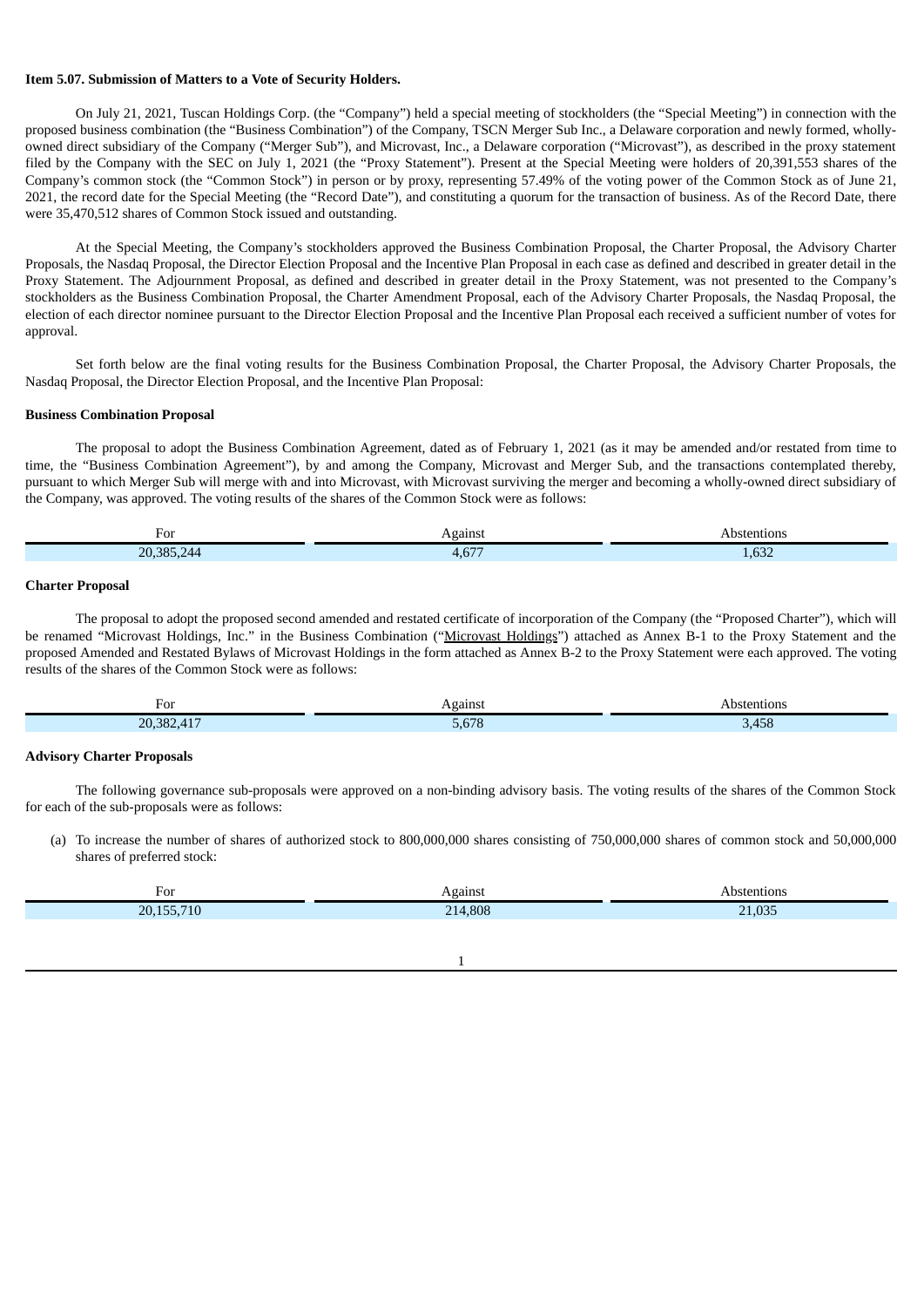(b) To approve an amendment to require that so long as the stockholders agreement to be entered into at the closing of the Business Combination by Yang Wu, the Chief Executive Officer of Microvast ("Wu"), Tuscan Holdings Acquisition LLC, a Delaware limited liability company, and Microvast Holdings (such agreement, the "Stockholders Agreement") remains in effect, (i) any increase or decrease in the number of directors on the board of Microvast Holdings (the "Board") shall require the affirmative vote of the directors then in office nominated by Wu and (ii) each committee of the Board will consist of a number of directors proportionate to the number of directors on the Board nominated by Wu, in each case, pursuant to the terms of the Stockholders Agreement:

| י ה<br>FUI                                                | Againsi | tentions<br>'SI+ |
|-----------------------------------------------------------|---------|------------------|
| __<br>20<br>$\lambda$<br>$\sim$ $\sim$ $\sim$ $\sim$<br>. | 148.720 | 18,256           |

(c) To approve an amendment to require that so long as Wu owns at least 10% of the total voting power of Microvast Holdings, (i) in addition to the Board and the chairman of the Board, special meetings of the stockholders may be called by Wu and (ii) the Proposed Charter may only be amended by the affirmative vote of the holders of at least 75% of the total voting power of Microvast Holdings:

| $-02$<br>T. OT<br>___                               | Against<br>___ | bstentions<br>. |
|-----------------------------------------------------|----------------|-----------------|
| $- - - -$<br>$- - -$<br>1 <sub>O</sub><br>50.5<br>∸ | 6120E<br>. .   | 28,921          |

(d) To approve an amendment that Microvast Holdings will elect to not be governed by Section 203 of the General Corporation Law of the State of Delaware:

| For                  | <b>\gainst</b> | entions<br>.<br>___ |
|----------------------|----------------|---------------------|
| 69f<br>20.191<br>___ | 140.934        | 58.023<br>- -       |

(e) To modify the forum selection provision to provide that the designation of Delaware courts as the exclusive forum for litigation matters does not apply to claims arising under the Securities Act or the Exchange Act and to designate the U.S. federal district courts as the exclusive forum for claims arising under the Securities Act:

| ⊦∩ו<br>. ט<br>____ | `gains.            | Abstentions |
|--------------------|--------------------|-------------|
| 866.<br>-946       | $AB5$ $98$<br>.JU2 | $-38.62$    |

#### **Nasdaq Proposal**

The proposal to issue (a) up to an aggregate of 230,000,000 shares of common stock of the Company, par value \$0.0001 per share ("Common Stock"), to the securityholders of Microvast in the Business Combination, (b) an aggregate of 6,736,111 shares of Common Stock upon conversion (the "Bridge Notes Conversion") of an aggregate of \$57,500,000 outstanding promissory notes issued by Microvast, which Bridge Notes Conversion will occur simultaneously with the Business Combination, and (c) an aggregate of 48,250,000 shares of Common Stock at a price of \$10.00 per share, for an aggregate purchase price of \$482,500,000 pursuant to a series of subscription agreements with certain investors, which will close simultaneously with the Business Combination. The voting results of the shares of the Common Stock were as follows:

| For        | Against | Abstentions |
|------------|---------|-------------|
| 20,239,977 | 95,081  | 56,495      |
|            |         |             |
|            |         |             |

 $\overline{2}$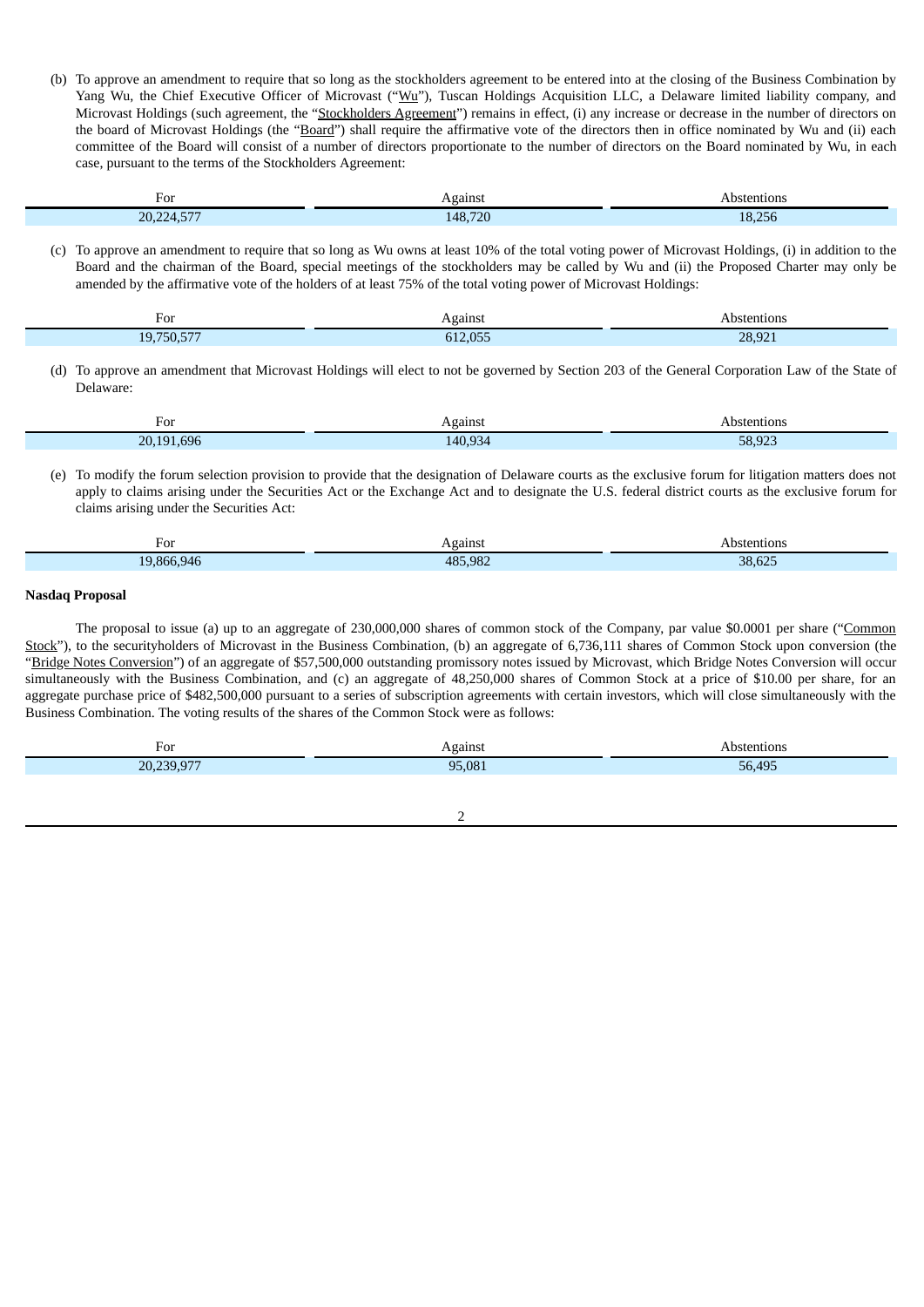## **Director Election Proposal**

The election of each director nominee pursuant to the Director Election Proposal was approved. The voting results of the shares of the Common Stock for the director nominees were as follows:

Yang Wu

| For                                                                                                         | Withheld |
|-------------------------------------------------------------------------------------------------------------|----------|
| 20,321,700                                                                                                  | 69,853   |
| Yanzhuan Zheng                                                                                              |          |
|                                                                                                             |          |
| For                                                                                                         | Withheld |
| 20,320,373                                                                                                  | 71,180   |
| Craig Webster                                                                                               |          |
| For                                                                                                         | Withheld |
| 20,342,527                                                                                                  | 49,026   |
| <b>Stanley Whittingham</b>                                                                                  |          |
| For                                                                                                         | Withheld |
| 20,353,758                                                                                                  | 37,795   |
| Arthur Wong                                                                                                 |          |
| For                                                                                                         | Withheld |
| 20,311,454                                                                                                  | 80,099   |
| Stephen Vogel                                                                                               |          |
| $\operatorname*{For}% \nolimits_{\mathbb{Z}}\left( \mathbb{Z}^{\Sigma\left( 1\right) }\right) ^{\otimes n}$ | Withheld |
| 20,176,993                                                                                                  | 214,560  |
| Wei Ying                                                                                                    |          |
| For                                                                                                         | Withheld |
| 20,209,579                                                                                                  | 181,974  |
|                                                                                                             |          |
|                                                                                                             | 3        |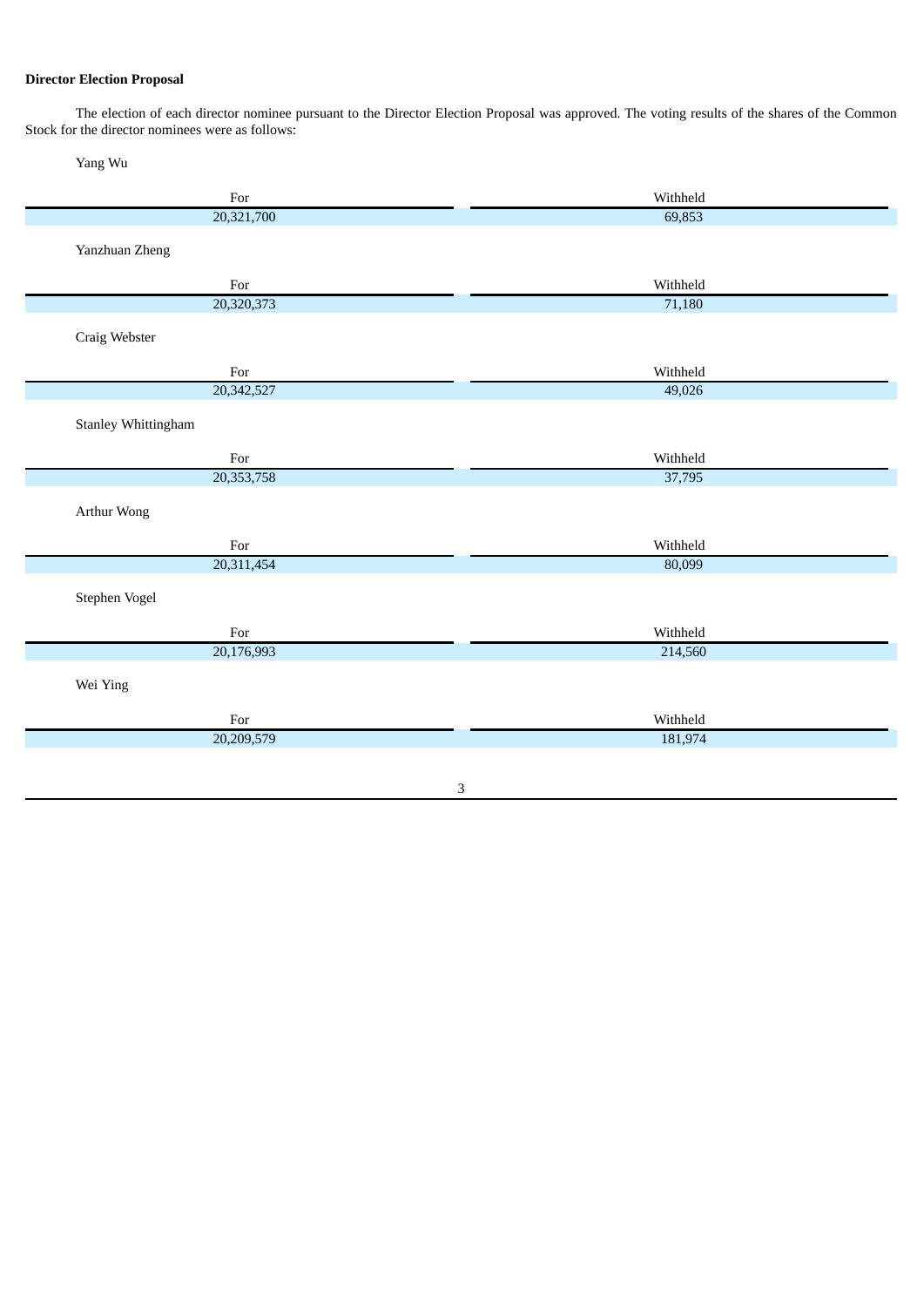## **Incentive Plan Proposal**

The proposal to approve and adopt the incentive plan, a copy of which was attached to the Proxy Statement as Annex C was approved. The voting results of the shares of the Common Stock were as follows:

| For               | Against<br>__ | Abstentions<br>. |
|-------------------|---------------|------------------|
| 19993562<br>∠סה.נ | 300,896       | 97,095           |

## **Item 7.01. Regulation FD Disclosure.**

The Company, Merger Sub and Microvast expect the Business Combination and related transactions to close on July 23, 2021.